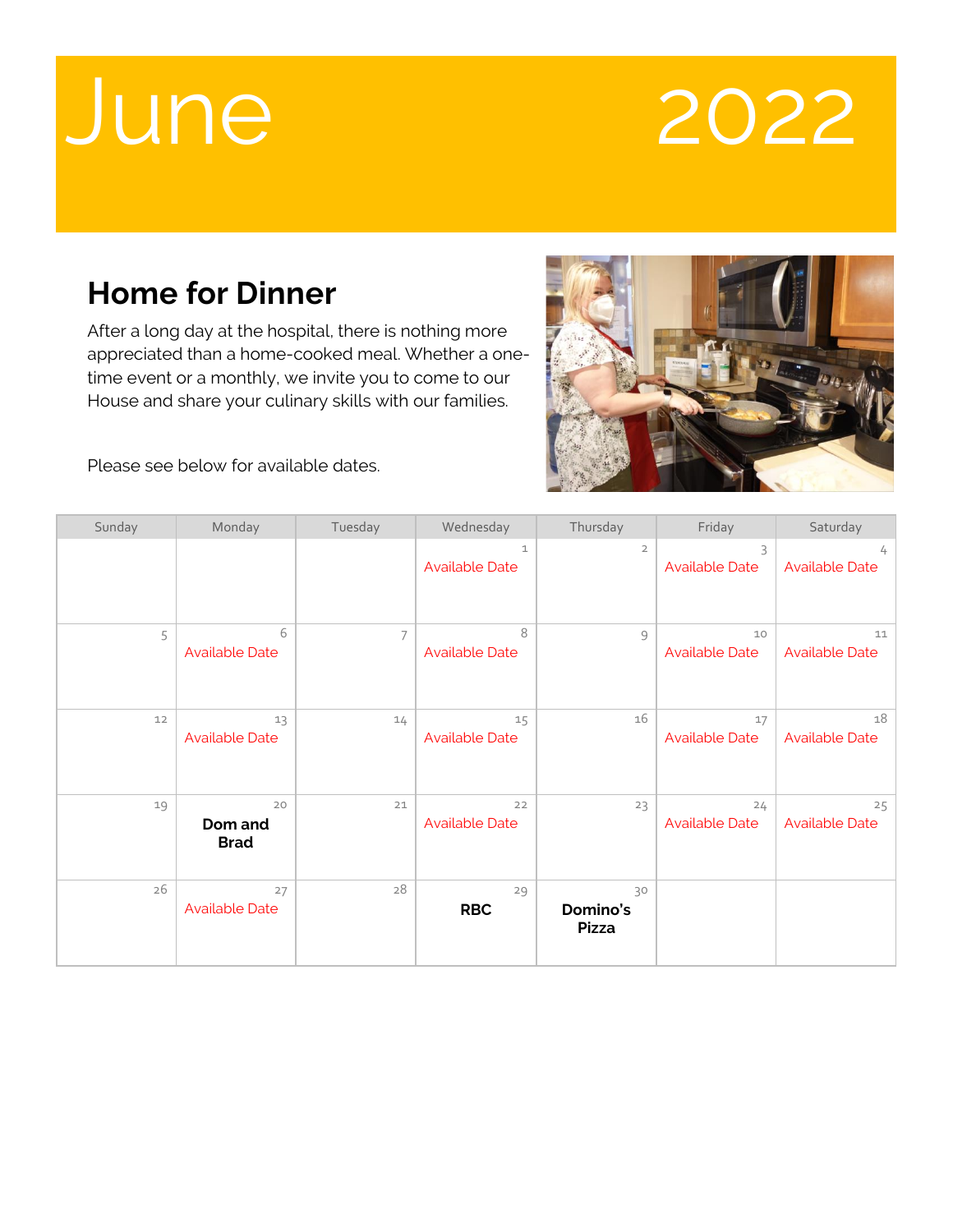.

## July 2022

### Home for Dinner

After a long day at the hospital, there is nothing more appreciated than a home-cooked meal. Whether a onetime event or a monthly, we invite you to come to our House and share your culinary skills with our families



Please see below for available dates.

| Sunday | Monday                          | Tuesday | Wednesday                   | Thursday                    | Friday                                | Saturday                                |
|--------|---------------------------------|---------|-----------------------------|-----------------------------|---------------------------------------|-----------------------------------------|
|        |                                 |         |                             |                             | $\mathbf{1}$<br><b>Available Date</b> | $\overline{2}$<br><b>Available Date</b> |
| 3      | 4<br>Aviva and<br><b>Esther</b> | 5       | 6<br><b>Available Date</b>  | 7                           | 8<br><b>Available Date</b>            | $\circ$<br><b>Available Date</b>        |
| 10     | 11<br><b>Available Date</b>     | 12      | 13<br><b>Available Date</b> | 14                          | 15<br><b>Available Date</b>           | 16<br><b>Available Date</b>             |
| 17     | 18<br><b>Available Date</b>     | 19      | 20<br><b>Available Date</b> | 21                          | 22<br><b>Available Date</b>           | 23<br><b>Available Date</b>             |
| 24     | 25<br><b>Available Date</b>     | 26      | 27<br><b>Available Date</b> | 28<br><b>Domino's Pizza</b> | 29<br><b>Available Date</b>           | 30<br><b>Available Date</b>             |
| 31     |                                 |         |                             |                             |                                       |                                         |